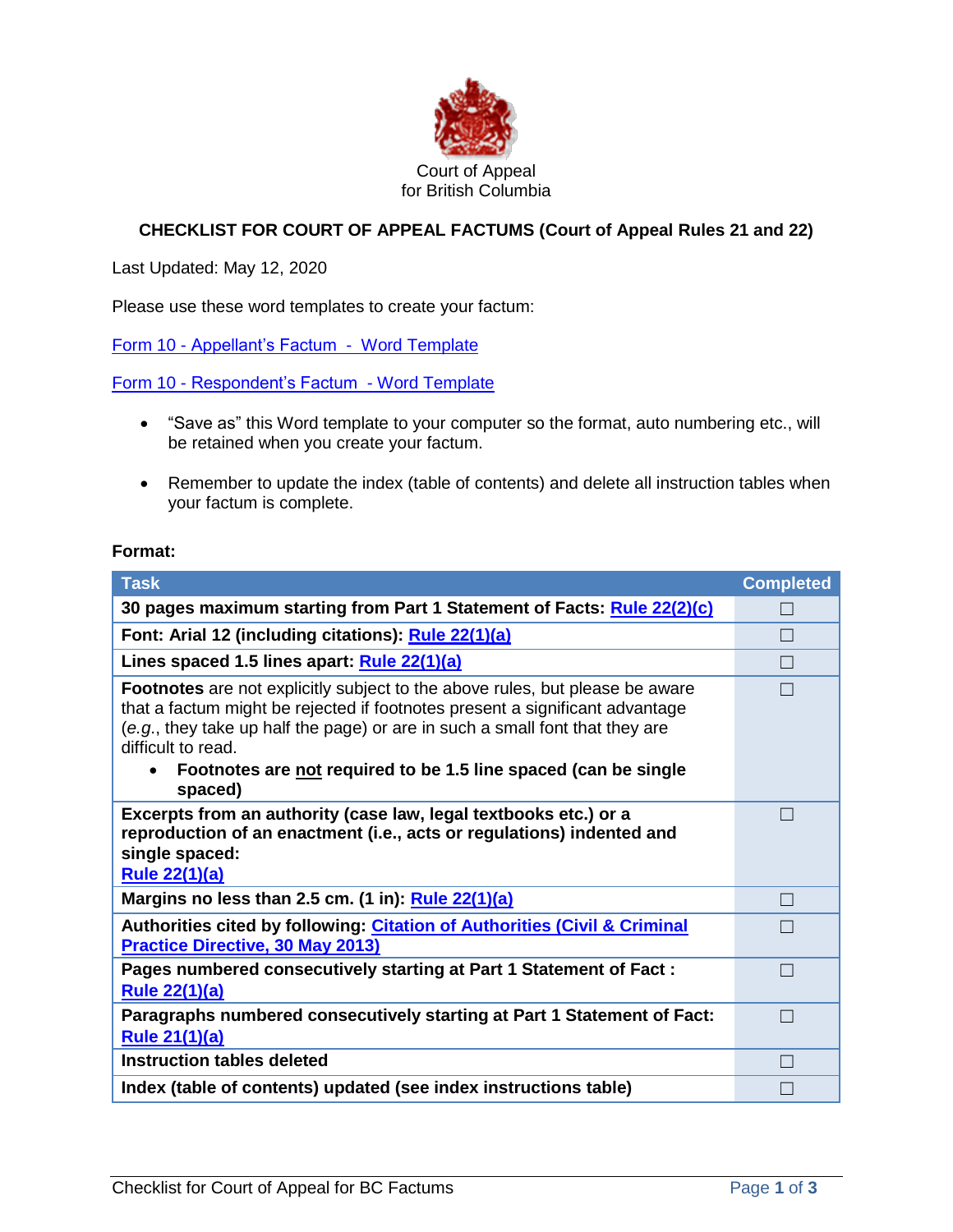**Electronic Factums:**

**Please e-mail electronic factums or statements, including replies to appealrecords@bccourts.ca. When factums or statements are filed in paper a copy of the e-mail proofing transmission of electronic factums or statements must be presented to the registry. Please consult the following Practice Directive:** [Submission](https://www.bccourts.ca/Court_of_Appeal/practice_and_procedure/civil_and_criminal_practice_directives/PDF/(CandC)Submission_of_Electronic_Factums_and_Statements.pdf) of Electronic Factums and Statements (Civil & Criminal Practice Directive, 02 July 2019.

*IMPORTANT: The paper factums must be true copies of the electronic factum (excluding signature in the electronic factum)* 

| <b>Task</b>                                                                                                                                                                                                                                                                                                                                                                              | <b>Completed</b> |
|------------------------------------------------------------------------------------------------------------------------------------------------------------------------------------------------------------------------------------------------------------------------------------------------------------------------------------------------------------------------------------------|------------------|
| Final factum saved ("Save As") in portable document (PDF) format<br>To retain index (table of contents) bookmarks in navigation pane in PDF:<br>1. Select "File" tab and then "Save As" (change filename)<br>2. Select PDF from "Save as" type drop down list.<br>3. Click Options.<br>4. Click Create Bookmarks Using: ensure headings is checked<br>5. Click OK.<br>6. Click Save. or; |                  |
| Factum scanned in PDF format and <b>optical character recognized</b> (OCR)                                                                                                                                                                                                                                                                                                               |                  |
| File Name Requirements used: Submission of Electronic Factums and<br><b>Statements (Civil &amp; Criminal Practice Directive, 02 July 2019)</b><br>ex. CA12435_factum_appellant.pdf                                                                                                                                                                                                       |                  |
| Factum saved as one file including cover page and index (exception: if a<br>separate enactments appendix is created)                                                                                                                                                                                                                                                                     |                  |
| Print e-mail sent to appealrecords@bccourts.ca and paperclip to factum<br>or statement.                                                                                                                                                                                                                                                                                                  |                  |
| File with the Registry the paper factum and e-mail confirming<br>transmission of electronic factum or statement.                                                                                                                                                                                                                                                                         |                  |

**Paper Factums:**

| <b>Task</b>                                                            |             |                                                                    | <b>Completed</b> |  |
|------------------------------------------------------------------------|-------------|--------------------------------------------------------------------|------------------|--|
| Cover/back page required colours: Rule 22(1)(a)                        |             |                                                                    |                  |  |
| <b>Appellant - buff</b>                                                |             |                                                                    |                  |  |
| <b>Respondent - green</b>                                              |             |                                                                    |                  |  |
| Intervenor - yellow                                                    |             |                                                                    |                  |  |
|                                                                        |             | <b>Rule 22(1)(a)</b>                                               |                  |  |
| The factum will open like a book to the printed cover page and then    |             |                                                                    |                  |  |
|                                                                        | index.      |                                                                    |                  |  |
| Remaining pages with text will be on the left side of the booklet with |             |                                                                    |                  |  |
|                                                                        |             | blank pages on the right side for judges to make notes.            |                  |  |
|                                                                        | <b>Step</b> | <b>Action</b>                                                      |                  |  |
|                                                                        |             | Print cover page on to colour paper and set aside with same colour |                  |  |
|                                                                        |             | back page.                                                         |                  |  |
| $\overline{2}$                                                         |             | Print entire factum single-sided.                                  |                  |  |
| $\overline{3}$                                                         |             | Remove the plain cover page, index and set aside.                  |                  |  |
|                                                                        |             | <b>To Bind Booklet:</b>                                            |                  |  |